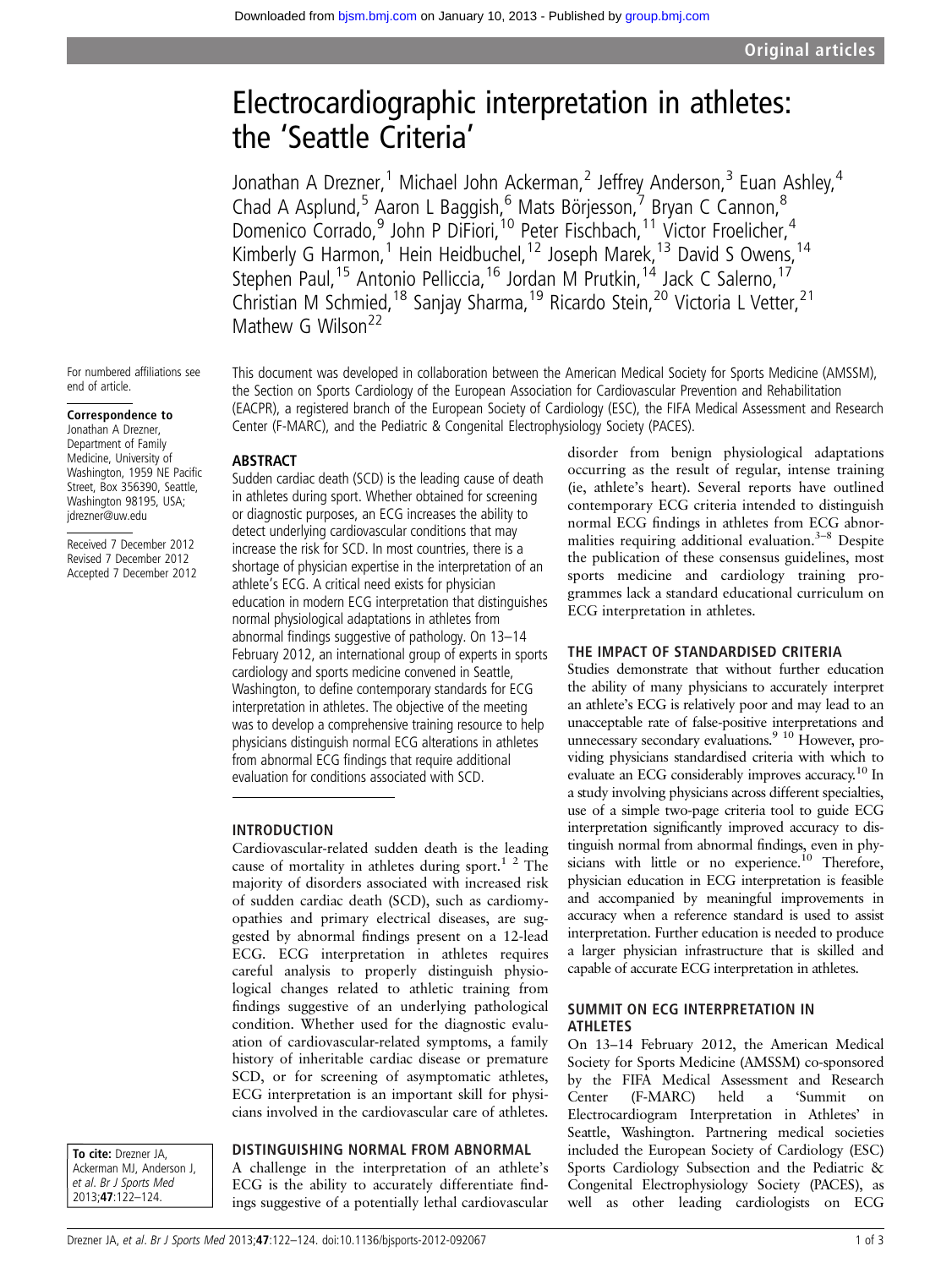Original articles

interpretation in athletes from the USA, Europe and around the world. The goals of the summit meeting were to:

- 1. define ECG interpretation standards to help physicians distinguish normal ECG alterations in athletes from abnormal ECG findings that require additional evaluation for conditions associated with SCD;
- 2. outline recommendations for the initial evaluation of ECG abnormalities suggestive of a pathological cardiovascular disorder; and
- 3. assemble this information into a comprehensive resource and online training course targeted for physicians around the world to gain expertise and competence in ECG interpretation.

The consensus recommendations developed are presented in three papers:

4. Normal Electrocardiographic Findings: Recognizing Physiologic Adaptations in Athletes<sup>11</sup>

5. Abnormal Electrocardiographic Findings in Athletes: Recognizing Changes Suggestive of Cardiomyopathy<sup>12</sup>

6. Abnormal Electrocardiographic Findings in Athletes: Recognizing Changes Suggestive of Primary Electrical Disease<sup>13</sup>

Box 1 summarises a list of normal ECG findings in athletes that are considered physiological adaptations to regular exercise and do not require further evaluation. Table 1 summarises a list of abnormal ECG findings unrelated to athletic training that may suggest the presence of a pathological cardiac disorder and should trigger additional evaluation in an athlete.

## ONLINE E-LEARNING ECG TRAINING MODULE—FREE!

The Seattle Criteria will be used to develop a comprehensive online training module for physicians to acquire a common foundation in ECG interpretation in athletes. This state of the art E-learning resource provides additional ECG examples, figures and explanations, and is prepared in a user friendly

# Box 1 Normal ECG findings in athletes

- 1. Sinus bradycardia ( $\geq$  30 bpm)
- 2. Sinus arrhythmia
- 3. Ectopic atrial rhythm
- 4. Junctional escape rhythm
- 5. 1 $\degree$  AV block (PR interval  $>$  200 ms)
- 6. Mobitz Type I (Wenckebach) 2° AV block
- 7. Incomplete RBBB
- 8. Isolated QRS voltage criteria for LVH
	- ▶ Except: QRS voltage criteria for LVH occurring with any non-voltage criteria for LVH such as left atrial enlargement, left axis deviation, ST segment depression, T-wave inversion or pathological Q waves
- 9. Early repolarisation (ST elevation, J-point elevation, J-waves or terminal QRS slurring)
- 10. Convex ('domed') ST segment elevation combined with T-wave inversion in leads V1–V4 in black/African athletes

## These common training-related ECG alterations are physiological adaptations to regular exercise, considered normal variants in athletes and do not require further evaluation in asymptomatic athletes.

AV, atrioventricular; bpm, beats per minute; LVH, left ventricular hypertrophy; ms, milliseconds; RBBB, right bundle branch block.

| <b>Abnormal ECG finding</b>              | <b>Definition</b>                                                                                                                                            |
|------------------------------------------|--------------------------------------------------------------------------------------------------------------------------------------------------------------|
| T-wave inversion                         | >1 mm in depth in two or more leads V2-V6, II<br>and aVF, or I and aVL (excludes III, aVR and V1)                                                            |
| ST segment depression                    | $\geq$ 0.5 mm in depth in two or more leads                                                                                                                  |
| Pathologic Q waves                       | $>$ 3 mm in depth or $>$ 40 ms in duration in two or<br>more leads (except for III and aVR)                                                                  |
| Complete left bundle<br>branch block     | QRS $\geq$ 120 ms, predominantly negative QRS<br>complex in lead V1 (QS or rS), and upright<br>monophasic R wave in leads I and V6                           |
| Intraventricular conduction<br>delay     | Any QRS duration $\geq$ 140 ms                                                                                                                               |
| Left axis deviation                      | $-30^\circ$ to $-90^\circ$                                                                                                                                   |
| Left atrial enlargement                  | Prolonged P wave duration of >120 ms in leads I<br>or II with negative portion of the P wave $\geq$ 1 mm in<br>depth and $\geq$ 40 ms in duration in lead V1 |
| Right ventricular<br>hypertrophy pattern | R-V1+S-V5>10.5 mm AND right axis deviation<br>$>120^\circ$                                                                                                   |
| Ventricular pre-excitation               | PR interval <120 ms with a delta wave (slurred<br>upstroke in the QRS complex) and wide QRS<br>$( > 120$ ms)                                                 |
| Long QT interval*                        | $QTc \geq 470$ ms (male)<br>QTc>480 ms (female)<br>$QTc \geq 500$ ms (marked QT prolongation)                                                                |
| Short QT interval*                       | OTc<320 ms                                                                                                                                                   |
| Brugada-like ECG pattern                 | High take-off and downsloping ST segment<br>elevation followed by a negative T wave in $\geq$ 2<br>leads in V1-V3                                            |
| Profound sinus bradycardia               | <30 BPM or sinus pauses $\geq$ 3 s                                                                                                                           |
| Atrial tachyarrhythmias                  | Supraventricular tachycardia, atrial-fibrillation,<br>atrial-flutter                                                                                         |
| Premature ventricular<br>contractions    | $\geq$ 2 PVCs per 10 s tracing                                                                                                                               |
| Ventricular arrhythmias                  | Couplets, triplets and non-sustained ventricular<br>tachycardia                                                                                              |

Note: These ECG findings are unrelated to regular training or expected physiological adaptation to exercise, may suggest the presence of pathological cardiovascular disease, and require further diagnostic evaluation. \*The QT interval corrected for heart rate is ideally measured with heart rates of 60–90 bpm. Consider repeating the ECG after mild aerobic activity for borderline or abnormal QTc values with a heart rate <50 bpm.

educational format to optimise learning. This online training module is accessible at no cost to any physician world-wide at: <http://learning.bmj.com/ECGathlete>

## LIMITATIONS OF THE SEATTLE CRITERIA

While the ECG increases the ability to detect underlying cardiovascular conditions that place athletes at increased risk, ECG as a diagnostic tool has limitations in both sensitivity and specificity. Even if properly interpreted, an ECG will not detect all conditions predisposing to SCD. In addition, the true prevalence of specific ECG parameters in athletes and in diseases that predispose to SCD is often unknown and requires further study. The Seattle Criteria were developed with thoughtful attention to balance sensitivity (disease detection) and specificity (falsepositives), while maintaining a clear and usable checklist of findings to guide ECG interpretation for physicians, including new learners.

The criteria define ECG findings that warrant further cardiovascular evaluation for disorders that predispose to SCD. The criteria were developed with consideration of ECG interpretation in the context of an asymptomatic athlete age 14–35. An athlete is defined as an individual who engages in regular exercise or training for sport or general physical fitness, typically with a goal of improving performance. In the presence of

# Table 1 Abnormal ECG findings in athletes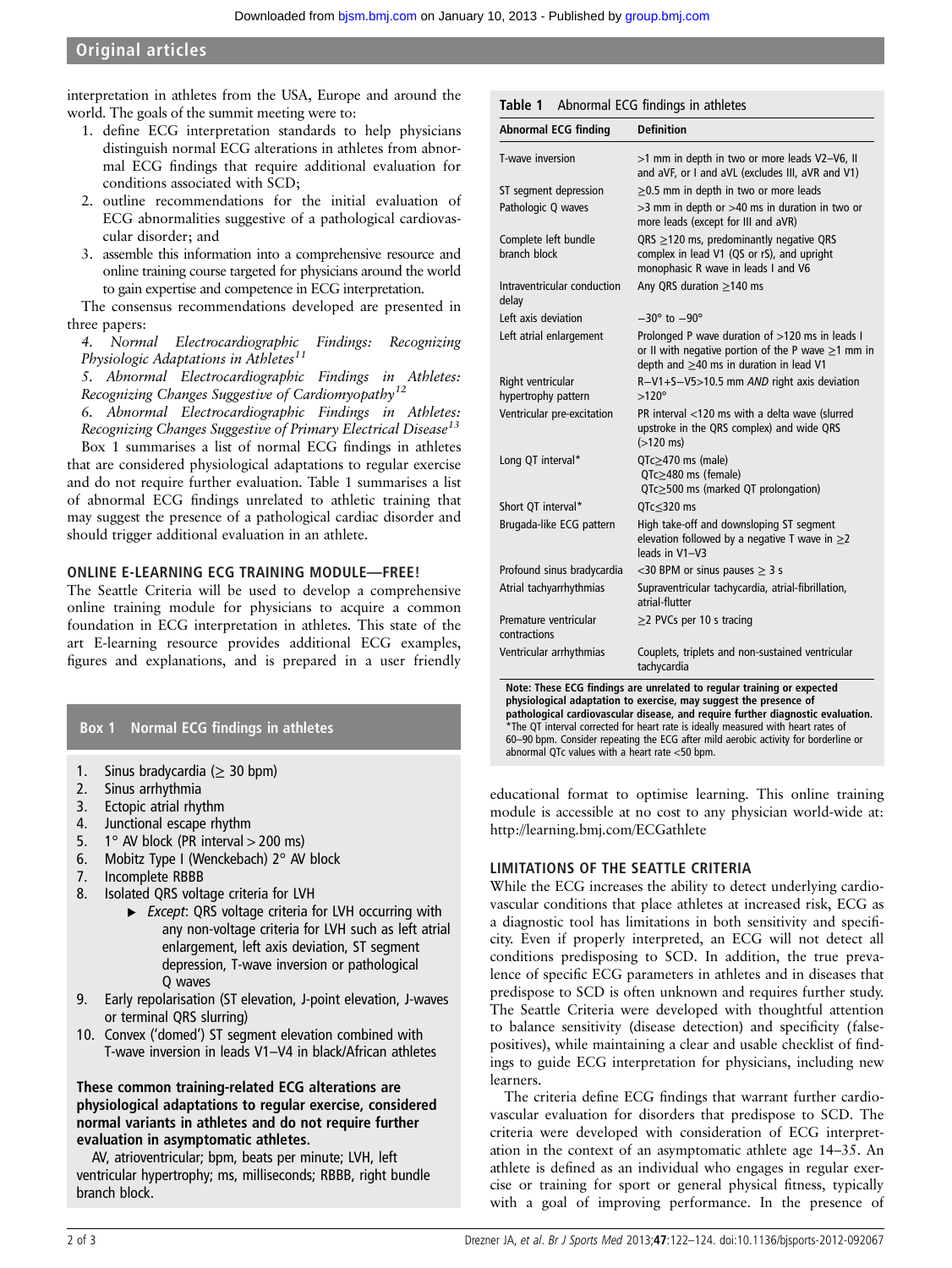personal cardiac symptoms or a family history that is positive for genetic cardiovascular disease or premature SCD, the criteria may require modification. Physicians also may choose to deviate from consensus standards based on their experience or practice setting.

The evaluation of ECG abnormalities is performed ideally in consultation with a specialist with knowledge and experience in athlete's heart and disorders associated with SCD in young athletes. As new scientific data become available, revision of the criteria may further improve the accuracy of ECG interpretation within the athletic population.

#### CONCLUSIONS

Prevention of SCD in athletes remains a highly visible topic in sports medicine and cardiology. Cardiac adaptation and remodelling from regular athletic training produces common ECG alterations that could be mistaken as abnormal. Whether performed for screening or diagnostic purposes as part of the cardiac evaluation in athletes, it is critical that physicians responsible for the cardiovascular care of athletes be guided by ECG interpretation standards that improve disease detection and limit false-positive results. The ECG interpretation guidelines presented and the online training programme serve as an important foundation for improving the quality of ECG interpretations and the cardiovascular care of athletes.

#### Additional resources

For a free online training module on ECG interpretation in athletes, please visit: http://learning.bmj.com/ECGathlete. For the November 2012 BJSM supplement on "Advances in Sports Cardiology," please visit: http://bjsm.bmj.com/content/46/Suppl\_1.toc

#### Author affiliations <sup>1</sup>

<sup>1</sup>Department of Family Medicine, University of Washington, Seattle, Washington, USA

<sup>2</sup>Departments of Medicine, Pediatrics, and Molecular Pharmacology & Experimental Therapeutics, Divisions of Cardiovascular Diseases and Pediatric Cardiology, Mayo Clinic, Rochester, Minnesota, USA

<sup>3</sup>Department of Athletics, University of Connecticut, Storrs, Connecticut, USA 4 Division of Cardiovascular Medicine, Stanford University School of Medicine, Palo Alto, California, USA

<sup>5</sup>Department of Family Medicine, Eisenhower Army Medical Center, Fort Gordon, Georgia, USA

<sup>6</sup>Division of Cardiology, Massachusetts General Hospital, Boston, Massachusetts, USA

<sup>7</sup> Department of Cardiology, Swedish School of Sports and Health Sciences, Karolinska University Hospital, Stockholm, Sweden

8 Division of Cardiovascular Diseases, Mayo Clinic, Rochester, Minnesota, USA <sup>9</sup>Department of Cardiac, Thoracic, and Vascular Sciences, University of Padua, Padova, Italy

100Division of Sports Medicine, Department of Family Medicine, University of California Los Angeles, Los Angeles, California, USA

<sup>11</sup>Children's Healthcare of Atlanta, Department of Pediatrics, Emory University School of Medicine, Atlanta, Georgia, USA<br>
<sup>12</sup>Department of Cardiovascular Sciences, University of Leuven, Leuven, Belgium

<sup>13</sup>Midwest Heart Foundation, Oakbrook Terrace, Illinois, USA<br><sup>14</sup>Division of Cardiology, University of Washington, Seattle, Washington, USA<br><sup>15</sup>Department of Family and Community Medicine, University of Arizona, Tucson,

Arizona, USA<br><sup>16</sup>Department of Medicine, Institute of Sport Medicine and Science, Rome, Italy

17 Division of Cardiology, Seattle Children's Hospital, Seattle, Washington, USA<br><sup>18</sup> Division of Cardiology, Cardiovascular Centre, University Hospital Zurich, Zurich, **Switzerland** 

19Department of Cardivascular Sciences, St George's University of London, London, UK

<sup>20</sup>Cardiology Department, Hospital de Clínicas de Porto Alegre, Porto Alegre, Brazil, Brazil

21Division of Cardiology, The Children's Hospital of Philadelphia, Philadelphia, Pennsylvania, USA

<sup>22</sup>Department of Sports Medicine, ASPETAR, Qatar Orthopedic and Sports Medicine Hospital, Doha, Qatar

#### Funding None.

Competing interests None.

Provenance and peer review Commissioned; internally peer reviewed.

#### **REFERENCES**

- 1 Harmon KG, Asif IM, Klossner D, et al. Incidence of sudden cardiac death in national collegiate athletic association athletes. Circulation 2011;123:1594–600.
- Maron BJ, Doerer JJ, Haas TS, et al. Sudden deaths in young competitive athletes: analysis of 1866 deaths in the United States, 1980–2006. Circulation 2009;119:1085–92.
- 3 Corrado D, Biffi A, Basso C, et al. 12-lead ECG in the athlete: physiological versus pathological abnormalities. Br J Sports Med 2009;43:669-76.
- 4 Corrado D, Pelliccia A, Heidbuchel H, et al. Recommendations for interpretation of 12-lead electrocardiogram in the athlete. Eur Heart J 2010;31:243-59.
- 5 Uberoi A, Stein R, Perez MV, et al. Interpretation of the electrocardiogram of young athletes. Circulation 2011;124:746–57.
- 6 Williams ES, Owens DS, Drezner JA, et al. Electrocardiogram interpretation in the athlete. Herzschrittmacherther Elektrophysiol 2012;23:65–71.
- 7 Drezner J. Standardised criteria for ECG interpretation in athletes: a practical tool. Br J Sports Med 2012;46(Suppl I):i6–8.
- 8 Marek J, Bufalino V, Davis J, et al. Feasibility and findings of large-scale electrocardiographic screening in young adults: data from 32,561 subjects. Heart Rhythm 2011;8:1555–9.
- 9 Hill AC, Miyake CY, Grady S, et al. Accuracy of interpretation of preparticipation screening electrocardiograms. J Pediatr 2011;159:783-8.
- 10 Drezner JA, Asif IM, Owens DS, et al. Accuracy of ECG interpretation in competitive athletes: the impact of using standised ECG criteria. Br J Sports Med 2012;46:335–40.
- 11 Drezner JA, Fischbach P, Froelicher V, et al. Normal electrocardiographic findings: recognizing physiologic adaptations in athletes. Br J Sports Med 2013;47.
- 12 Drezner JA, Ashley E, Baggish AL, et al. Abnormal electrocardiographic findings in athletes: recognizing changes suggestive of cardiomyopathy. Br J Sports Med 2013;47.
- 13 Drezner JA, Ackerman MJ, Cannon BC, et al. Abnormal electrocardiographic findings in athletes: recognizing changes suggestive of primary electrical disease 2013;47.